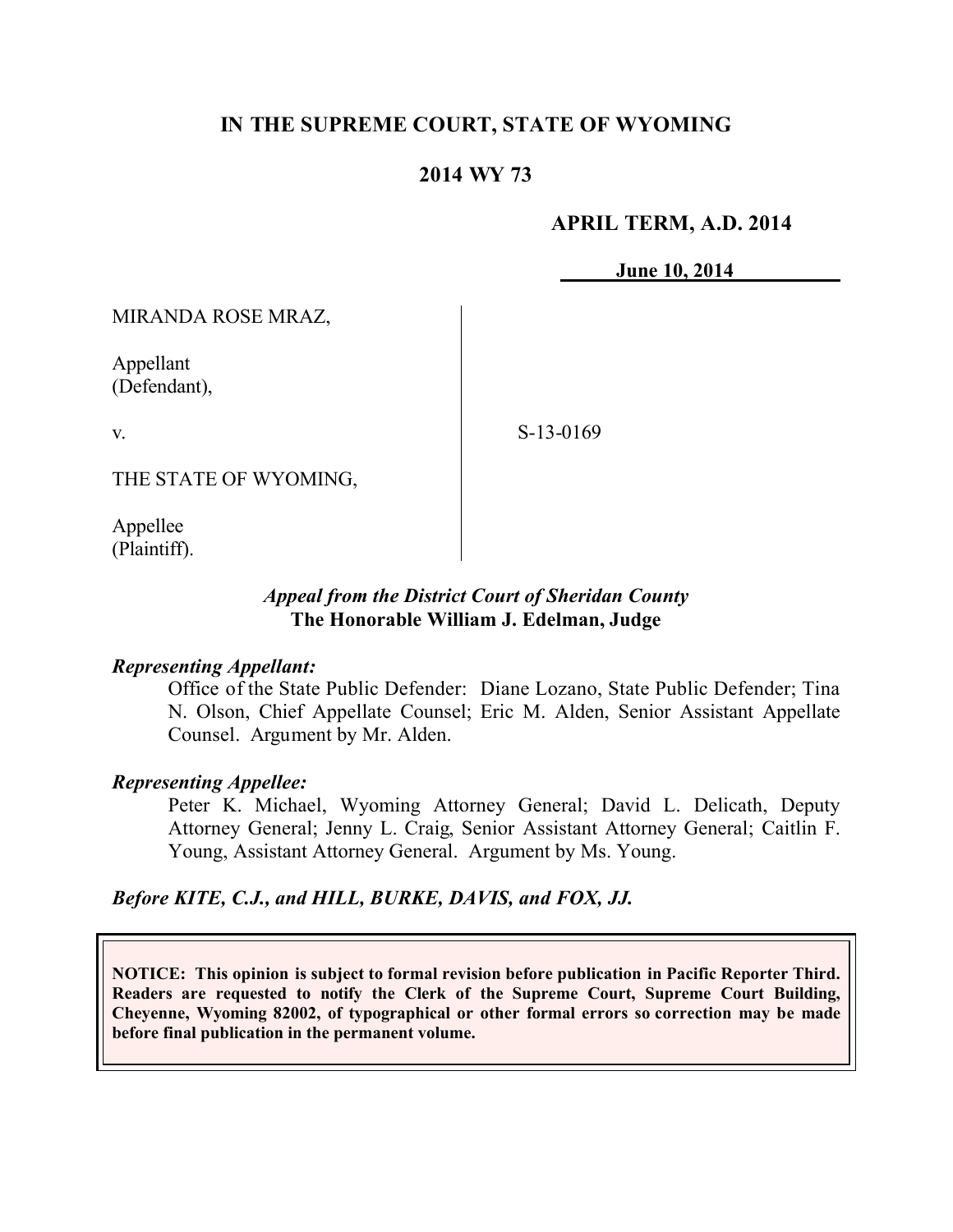### **KITE, Chief Justice.**

[¶1] A jury found Miranda Rose Mraz guilty of larceny by bailee. She appeals her conviction claiming the district court erred in excluding alternate suspect evidence and giving an improper jury instruction. She also claims the evidence presented at trial was insufficient to support the conviction. We conclude the evidence was insufficient to support a guilty verdict; we, therefore, reverse the conviction.

### **ISSUE**

[¶2] The dispositive issue is whether sufficient evidence was presented to support the jury's verdict.

### **FACTS**

[¶3] In July of 2012, the Sheridan County attorney's office charged Ms. Mraz with one count of larceny by bailee in violation of Wyo. Stat. Ann.  $\S$  6-3-402(b) and (c)(i) (LexisNexis 2011). The affidavit attached to the charging document stated that Ms. Mraz called 911 at approximately 11:00 a.m. on April 21, 2012, and reported she was opening the Eagles Club in Sheridan where she worked as a bartender when someone robbed the bar and attempted to cut her face. When police arrived at the scene, Ms. Mraz told them she had arrived at the Eagles Club around 10:45 that morning to work, unlocked the back door, entered the building and used her access code to shut off the alarm system when someone came from behind and pushed her head against the wall. She said she did not see the person but thought he or she likely went out the door. Ms. Mraz reported that she went downstairs and saw a light on in the back room where the safe was located. She found the safe door open and called her boss and 911. Police observed scratches across Ms. Mraz's chin and the right side of her jaw. Money bags, cash register tills and a petty cash box were missing from the safe.

[¶4] Later, when detectives examined the alarm system activity records, they learned that Ms. Mraz's access code had been used to turn the system off at 10:40 a.m., on at 10:43 a.m. and off again at 10:55 a.m. just before the alleged assault. The detectives also examined surveillance video and saw Ms. Mraz's vehicle traveling from the direction of her home toward the Eagles Club shortly before her access code was used the first time, driving back toward her home a few minutes later and then returning in the direction of the Eagles Club shortly before her access code was used the second time. When confronted with the evidence from the alarm system and surveillance video, Ms. Mraz told the detective that she had been honest and did not take the money. Police arrested Ms. Mraz. Later, in a recorded telephone conversation from jail, Ms. Mraz told her boyfriend she had forgotten to tell police she had been at the Eagles Club earlier, left to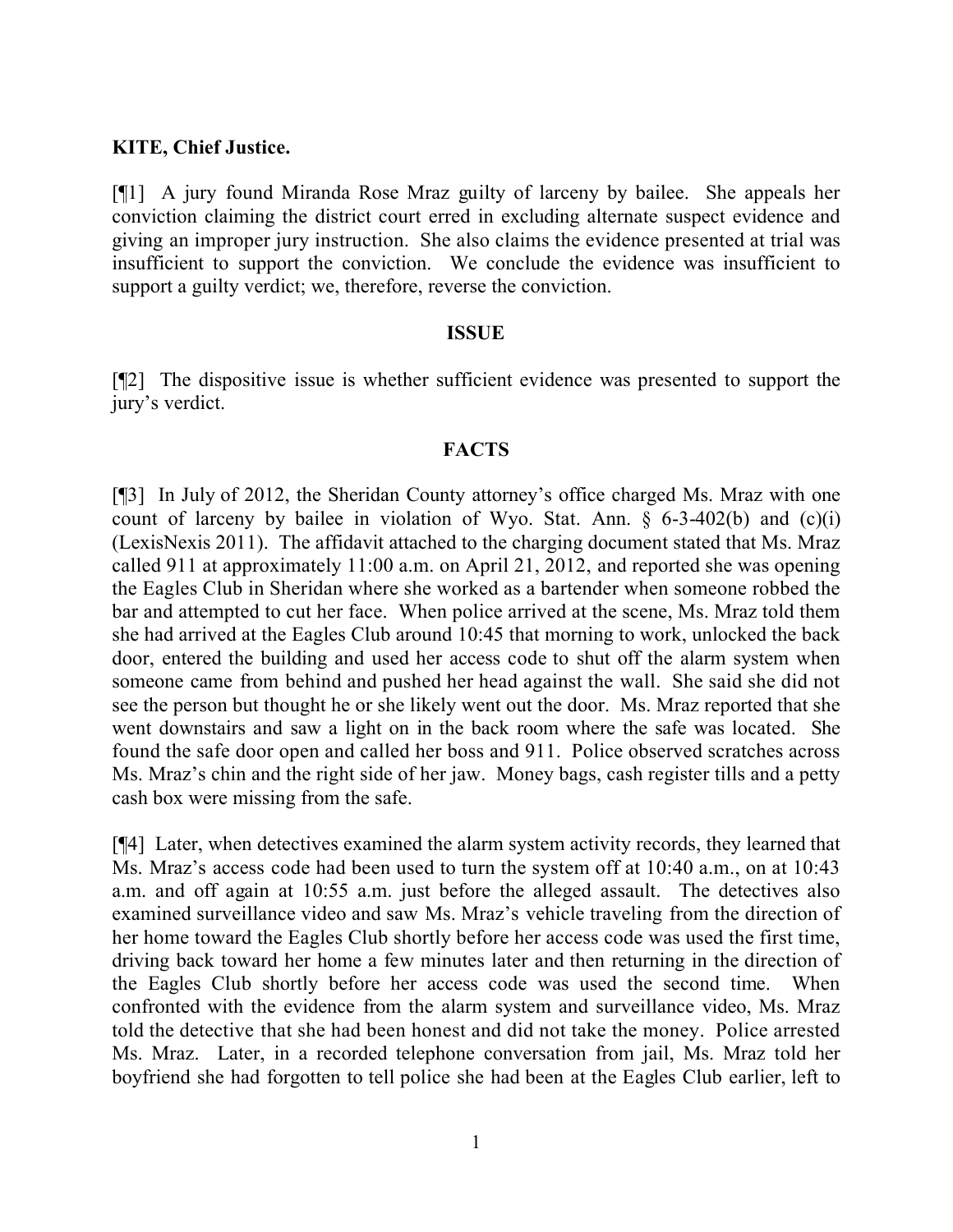go home to change her tampon and then returned to work when she was assaulted. The items taken from the safe were never found.

[¶5] Prior to trial, the State filed a motion asking the district court to preclude Ms. Mraz from introducing "alternate perpetrator" evidence unless she first established a direct nexus between another person and the crime. The district court heard argument on the motion at the pretrial conference and took the matter under advisement. The case proceeded to trial.

[¶6] The State attempted to show that the night before the theft, the bartender on duty placed money bags, tills and the petty cash box in the safe, locked it and turned the alarm system on before leaving for the night. The next person known to be in the building was the custodian who arrived the next morning and turned the alarm system off while he worked. He testified he did not know the combination to the safe and it was locked when he left between 9:00 and 9:45 a.m. The State asserted Ms. Mraz was the only person known to be in the building on the morning of the theft who had keys to the building, an access code to turn off the alarm system and the combination to the safe. The State showed that the alarm system included a motion sensor which, it asserted, would have detected any motion near the safe when the alarm system was on. Because it detected no motion during the night or after the custodian turned the alarm system back on before leaving the building, the State asserted the theft could only have occurred when Ms. Mraz arrived and turned the alarm system off, meaning it occurred after she entered her access code at 10:40 a.m. The State contended Ms. Mraz lied when she did not tell police she had been in the building then.

[¶7] Ms. Mraz's theory of defense was that law enforcement made a "rush to judgment" by deciding she had taken the money from the safe without properly investigating other possibilities. Defense counsel presented evidence that other employees of the Eagles Club had keys to the back door and access codes to shut off the alarm system. He also showed that other employees knew the safe combination and it had not been changed even after the Eagles Club fired one employee. The defense presented evidence that the bartender on duty the night before noticed some unusual phenomena when she was closing after everyone else had gone, including noises upstairs. The defense also showed the alarm system was turned off for two hours the next morning while the custodian was working. Part of that time, he was at the other end of the bar from where the safe was located running a vacuum cleaner and could not have heard if someone entered or was in the building. The defense also presented evidence that the motion sensor did not work if an item, such as a hat, was placed over it. Defense counsel showed that a service door to the building was not connected to the alarm system and could be opened from the outside with a coin. The defense contended law enforcement never investigated these possibilities but instead jumped to the conclusion that Ms. Mraz had taken the money. The defense also asserted Ms. Mraz did not lie to police; rather, she forgot to tell them she had arrived at work earlier, left to go home and had just returned when the assault occurred.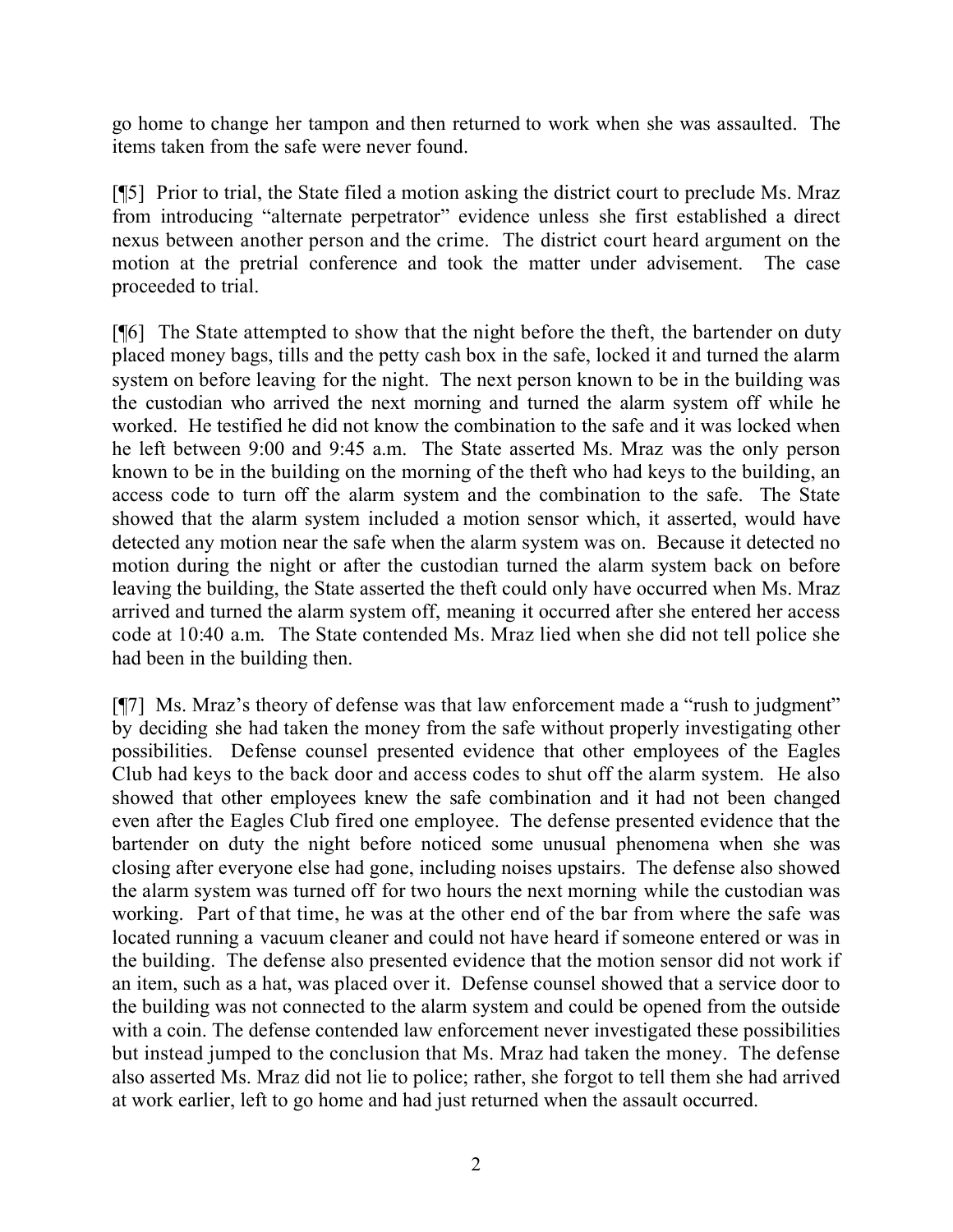[¶8] On the second day of trial, the State called the bartender who worked the last shift the night before Ms. Mraz discovered the open safe. During cross-examination, defense counsel asked the witness whether she noticed anything that concerned her when she was closing after everyone else had left. The State objected and asked to approach the bench. The bench conference was not recorded;<sup>1</sup> however, the witness was thereafter allowed to testify that as she was closing she heard a noise coming from upstairs that scared her and she noticed that someone had closed a closet door that was usually left open so employees could see inside the closet. The witness was not allowed to testify that she spoke to police the next morning about the noise and the closet or her suspicion that someone may have been hiding in the building that night.<sup>2</sup> She also was not allowed to testify that a small door into the coal room was always unlocked.

The rule clearly contemplates that in district court "conferences with the presiding judge in open court" shall be reported. The term "open court" means "a court that is in session, presided over by a judge, attended by the parties and their attorneys, and engaged in judicial business." *Black's Law Dictionary* 9<sup>th</sup> Ed. 1199 (2009).

W.R.A.P. 3.02 also reflects that our rules intend bench conferences in district court to be reported:

 (a) Transcripts in criminal and juvenile matters shall consist of all proceedings including, but not limited to, voir dire, opening statements and final arguments, conferences with the presiding judge, in addition to the testimony of the case and other essential materials. (Emphasis added.)

A criminal defendant is entitled to have his entire trial recorded and available for appeal. *Reynolds v. State*, 2012 WY 120, ¶ 13, 284 P.3d 823, 826 (Wyo. 2012). Many of the bench conferences in this case were not reported as required. Ms. Mraz has not asserted the lack of compliance as an issue before this Court and we do not address it further except to reiterate that reporting is required and a complete record is necessary for this Court to provide meaningful review.

<sup>2</sup> In response to a question by defense counsel, the witness said, "[W]hen I got there the next morning ... I immediately approached Detective Brastrap and said --." The prosecutor objected, stating, "This is not a response – she's talking about what she said and not what she did." The Court sustained the objection.

Shortly thereafter, defense counsel asked the same witness about an interview she had with detectives later that week. Defense counsel asked: "[W]hat was the subject of that interview?" The prosecutor objected on hearsay grounds. The district court asked whether the witness was going to testify about statements made to her by others. Defense counsel said she was not. The prosecutor asserted it was still hearsay if what the witness said to the detective was offered for its truth. Defense counsel asked to approach the bench and the record reflects "a discussion was held off the record at the bench." Because it was not reported, we do not know what was said. The district court then excused the jury and the prosecutor objected to the witness speculating that someone may have been in the building as she was closing the night before because it was "alternate suspect" evidence, not relevant, too remote and hearsay. Ultimately, the district court sustained the objection and prohibited the witness from testifying that she was concerned someone may have been in the building unless the defense presented evidence establishing "the possibility of a third, of an unknown person in the Eagles Lodge."

<sup>&</sup>lt;sup>1</sup> Throughout the trial, numerous conferences were held outside the presence of the jury and were not reported. W.R.Cr.P. 55 states:

 <sup>(</sup>a) In the district court, the court reporter shall report all testimony and all proceedings held in open court including but not limited to voir dire, opening statements, motions and final arguments, as well as conferences with the presiding judge in open court and in chambers. Informal discussions, informal instruction conferences and pre-trial conferences shall be reported when requested by a party.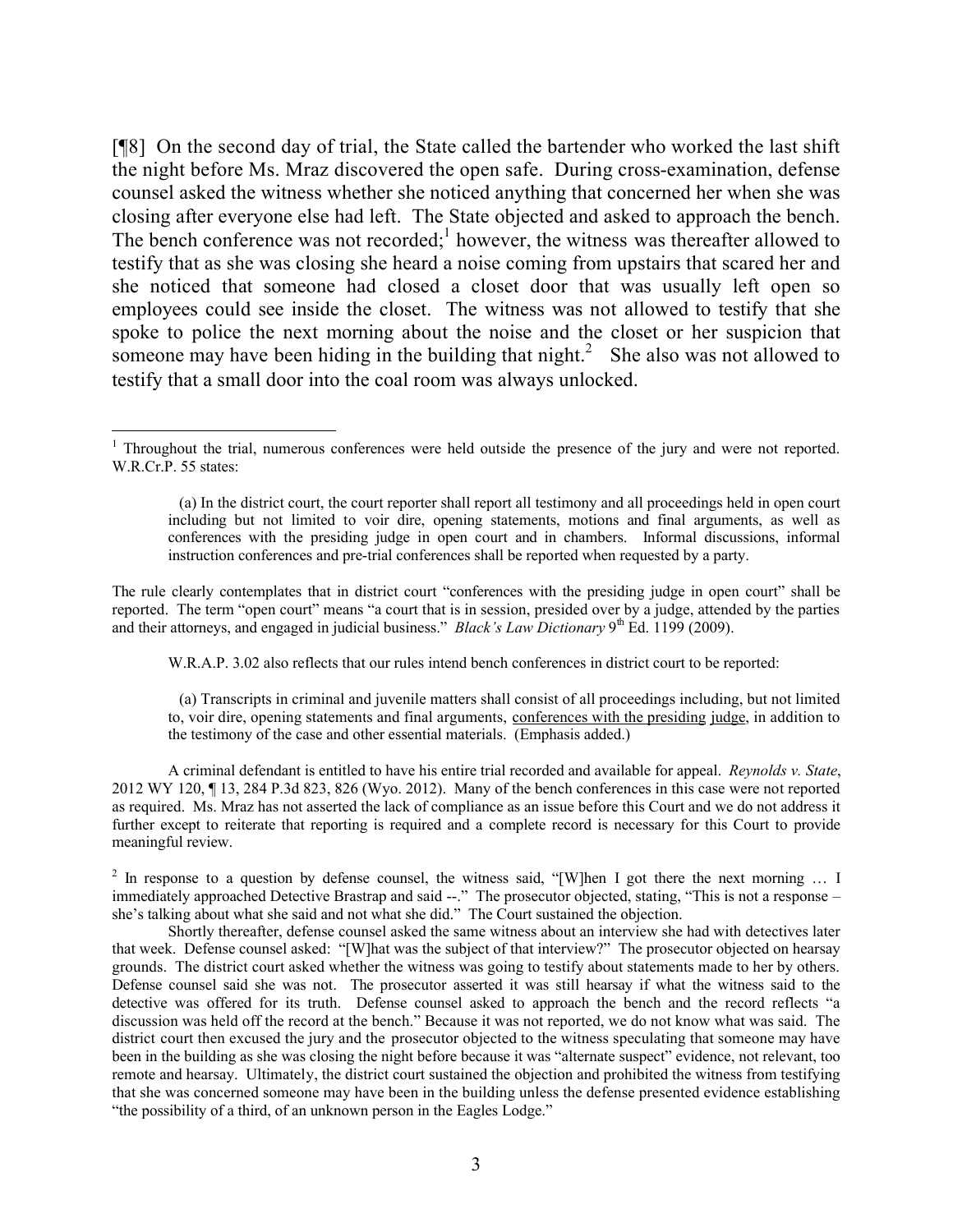[¶9] After three and a half days of trial, the jury returned a verdict finding Ms. Mraz guilty. The district court entered judgment on the verdict and sentenced Ms. Mraz to two to eight years imprisonment, suspended the sentence and placed her on supervised probation for eight years. Ms. Mraz timely appealed from the judgment and sentence.

#### **DISCUSSION**

[¶10] We begin our discussion by considering the sufficiency of the evidence because a finding that the evidence was insufficient to support the conviction would require remand to the district court for entry of an acquittal. *Ken v. State*, 2011 WY 167, ¶ 17, 267 P.3d 567, 572 (Wyo. 2011). Our review is governed by the following standards:

> [W]e examine and accept as true the State's evidence and all reasonable inferences which can be drawn from it. We do not consider conflicting evidence presented by the defendant. We do not substitute our judgment for that of the jury; rather, we determine whether a jury could have reasonably concluded each of the elements of the crime was proven beyond a reasonable doubt.

*Id.*, ¶ 19, 267 P.2d at 572, quoting *Daves v. State*, 2011 WY 47, ¶ 30, 249 P.3d 250, 259 (Wyo. 2011).

[¶11] The statute under which Ms. Mraz was charged provided as follows:

## **§ 6-3-402. Larceny; . . . penalties.**

 $\overline{a}$ 

The testimony defense counsel sought to elicit from the witness involved her direct experiences and concerns as she was working alone in the building on the night before the theft and was not hearsay, irrelevant, remote or speculative. Although the witness was allowed to testify about what she saw and heard, she was not allowed to testify that she was worried someone may have been in the building nor was she allowed to testify that the door to the coal chute was always unlatched. This testimony appears to have been excluded as "alternate suspect" evidence.

Alternate suspect evidence is evidence intended to show that a crime was committed by a particular, identified individual or individuals other than the defendant. *Grady v. State*, 2008 WY 144, ¶14, 197 P.3d 722, 728 (Wyo. 2008); *Bush v. State,* 2008 WY 108, ¶ 68, 193 P.3d 203, 220 (Wyo.2008). In *Bush*, for example, the defendant wanted to present testimony from several witnesses to suggest that his brother committed the crime. We held the statements were properly excluded either because they were too speculative or were hearsay. We did not hold they were properly excluded as "alternate suspect evidence." There is no such category of inadmissible evidence. Evidence that someone else may have committed the crime charged is perfectly admissible as long as it is relevant, not unfairly prejudicial, not hearsay and satisfies the other rules of evidence. The language in *Bush* to the effect that there must be a direct nexus between the suspect and the crime simply means speculative evidence is not sufficient. Applying these rules, Ms. Mraz was entitled to present relevant, probative, otherwise admissible evidence supporting her theory of the case that the opportunity existed for someone else to enter the building and take the money.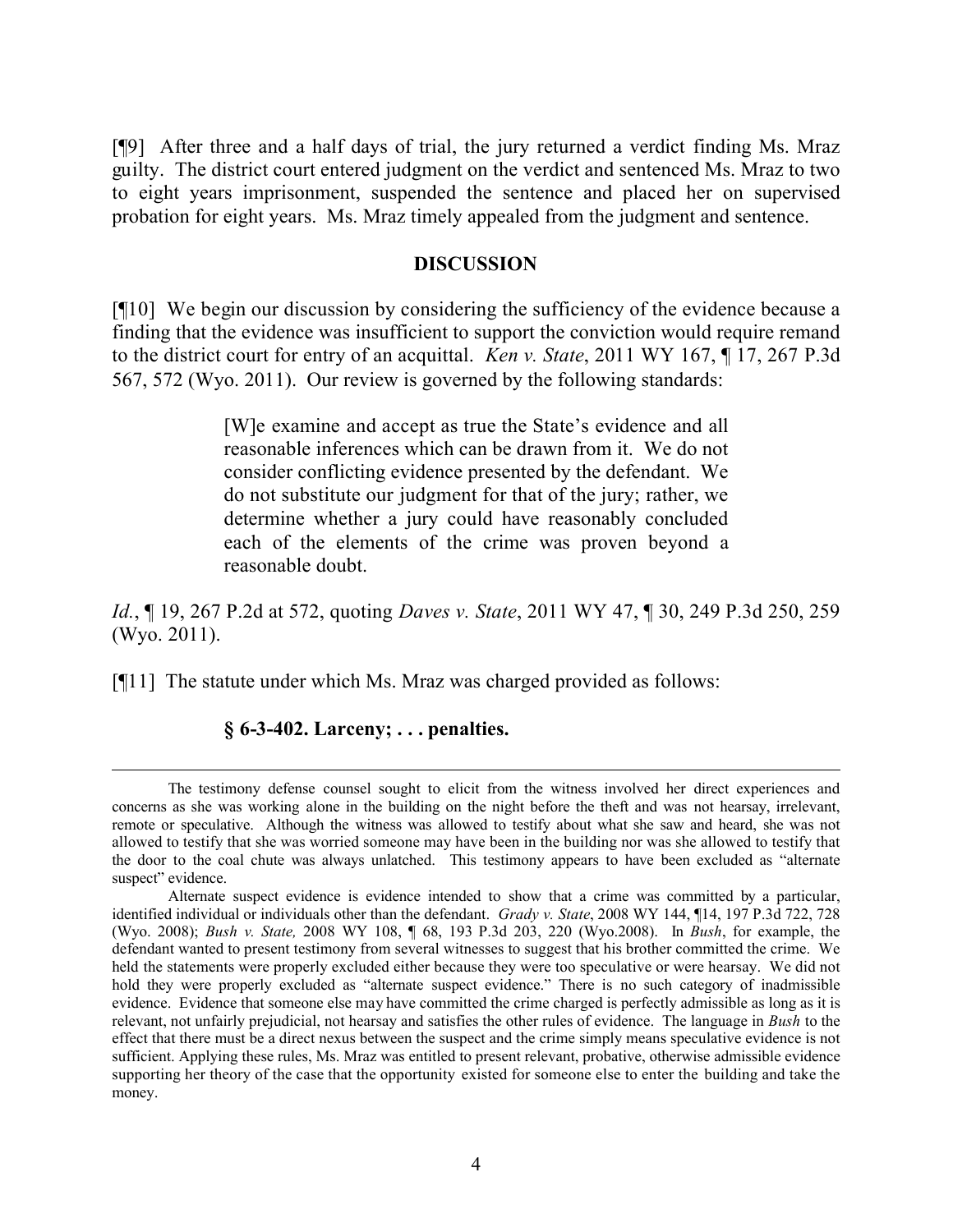(b) A bailee, a public servant as defined by W.S. 6-5-  $101(a)(vi)$  or any person entrusted with the control, care or custody of any money or other property who, with intent to steal or to deprive the owner of the property, converts the property to his own or another's use is guilty of larceny.

 $(c)$ ... larceny is:

. . . .

 (i) A felony punishable by imprisonment for not more than ten (10) years, a fine of not more than ten thousand dollars  $($10,000.00)$ , or both, if the value of the property is one thousand dollars (\$1,000.00) or more;  $\ldots$ <sup>3</sup>

[¶12] The material elements of larceny by a bailee are that the defendant has custody or possession of the property with consent and, while in possession, the defendant converts the property to his own or another's use. *Powell v. State*, 2012 WY 106, ¶ 8, 282 P.3d 163, 165 (Wyo. 2012). Unlike other crimes involving theft, larceny by bailee does not require a trespassory taking; instead, it requires unlawful conversion of property by a person having rightful possession of it. *Id*., ¶ 10, 282 P.3d at 166.

[¶13] It was undisputed that Ms. Mraz was entrusted with the combination to the safe in connection with her duties as a bartender for the Eagles Club. It was also undisputed that on the morning in question one of Ms. Mraz's duties was to count the money in the safe. The State also presented evidence showing that Ms. Mraz's security code was entered at 10:40 a.m. to turn the building alarm system off, entered again at 10:43 to turn the system back on, and entered again at 10:55 to turn the system off just before the alleged assault. Additionally, the State presented evidence of the surveillance videos showing Ms. Mraz's car coming and going in the direction of the Eagles Club at about 10:38 and again at 10:53. Finally, it was undisputed that Ms. Mraz did not tell police during the interviews that she had gone to the Eagles Club, entered the building and turned off the alarm system earlier that morning.

<sup>&</sup>lt;sup>3</sup> The statute was amended in 2013 and now provides in relevant part as follows:

**<sup>§ 6-3-402.</sup> Theft; penalties.**

 <sup>(</sup>a) A person is guilty of theft if he knowingly takes or exercises unauthorized control over or makes an unauthorized transfer of an interest in the property of another person with the purpose of depriving the other person of the property.

 <sup>(</sup>b) Repealed by Laws 2013, ch. 191, § 2.

 <sup>(</sup>c) Theft is:

<sup>(</sup>i) A felony punishable by imprisonment for not more than ten (10) years, a fine of not more than ten thousand dollars (\$10,000.00), or both, if the value of the property is one thousand dollars (\$1,000.00) or more;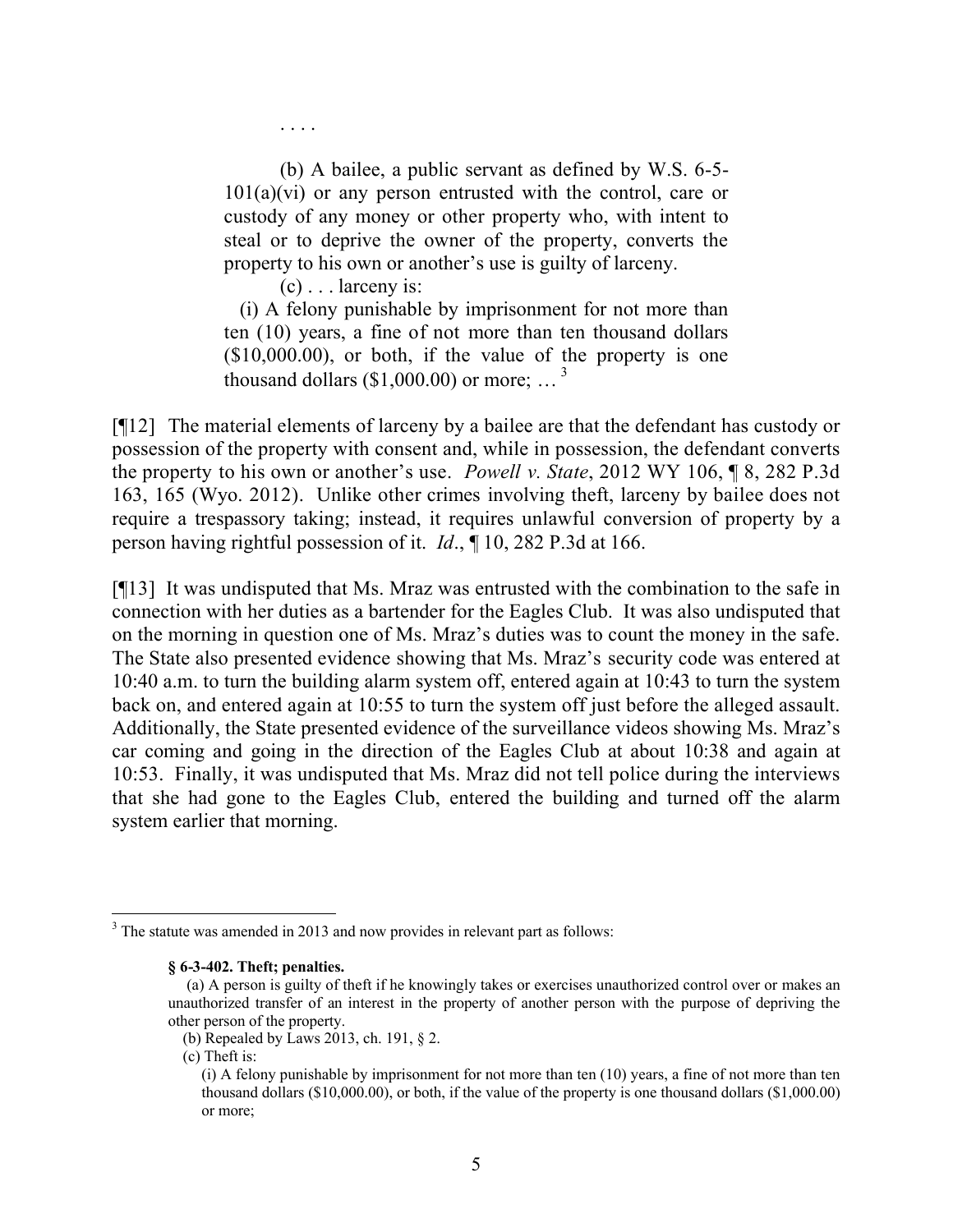[¶14] There was no direct evidence that Ms. Mraz took the money from the safe. The State's evidence showed only that Ms. Mraz had the opportunity to take it in the three minutes between turning the security system off at 10:40 and back on at 10:43. In addition, the State relied on circumstantial evidence showing that Ms. Mraz did not tell police she had been in the building earlier despite the surveillance videos and alarm system activity records showing her vehicle coming and going in that direction and the entry of her security code. The question is whether the evidence that Ms. Mraz had the opportunity to take the money together with the evidence that she did not tell police she had been in the building earlier is sufficient under Wyoming law to support the verdict.

[¶15] Long ago, in *State v. Morris*, 41 Wyo. 128, 283 P. 406, 414 (1929), this Court stated that "opportunity, alone, is not sufficient to justify a conviction even though [a defendant is] unable to show who did commit it. The burden still rests upon the prosecution to show, beyond a reasonable doubt, that the crime was actually committed by [the defendant] and not by some other person." Since *Morris*, the Court has reiterated the principle that opportunity alone is insufficient to support a conviction. *Jozen v. State*, 746 P.2d 1279, 1283 (Wyo. 1987); *Smizer v. State*, 752 P.2d 406, 411 (Wyo. 1988); *Fischer v. State*, 811 P.2d 5, 8 (Wyo. 1991). However, the Court has also said that evidence of opportunity to commit the act is a link, which considered in connection with other incriminating facts, may prove circumstantially that an accused did commit the crime. *Downs v. State*, 581 P.2d 610, 616 (Wyo. 1978); *Wells v. State,* 613 P.2d 201, 203 (Wyo. 1980); *Jacobs v. State*, 641 P.2d 197, 198-99 (Wyo. 1982); *King v. State*, 718 P.2d 452, 453 (Wyo. 1986); *Cowell v. State*, 719 P.2d 211, 214 (Wyo. 1986); *Jozen,* 746 P.2d at 1283; *McGarvey v. State*, 2002 WY 149, ¶ 16, 55 P.3d 703, 706 (Wyo. 2002); *Cureton v. State*, 2003 WY 44, ¶ 18, 65 P.3d 1250, 1254 (Wyo. 2003); *Brown v. State*, 2004 WY 57, ¶ 14, 90 P.3d 98, 103 (Wyo. 2004).

[¶16] Examining the cases in which this Court has applied these rules, it is apparent that in every case involving opportunity evidence in which this Court has concluded sufficient evidence was presented to support the verdict, there has also been evidence that the defendant was found in possession of the stolen property, had a motive to commit the crime, attempted to avoid apprehension, or was directly linked to the crime. In *State v. Wenger*, 47 Wyo. 401, 38 P.2d 339 (1934), for example, the defendant was convicted of arson after a fire destroyed a barn on property he was charged with caretaking. Although no one saw the defendant start the fire, this Court upheld the conviction based on evidence that he had the opportunity to start it, he had ill will toward the owner and he had threatened to "burn [the owner] out." Considering the evidence in its entirety, the Court said, "It shows … not only the opportunity to commit the crime, but also a motive and a disposition to commit it."  $Id.$ , 38 P.2d at 344.<sup>4</sup>

 $\overline{a}$ 

<sup>&</sup>lt;sup>4</sup> In *Wenger*, the defendant also claimed error in the district court's failure to instruct the jury that opportunity to commit a crime is not sufficient to justify a conviction. Although we found no error because defense counsel had not requested the instruction and the other instructions adequately apprised the jury of the applicable law, we quoted with approval the following from a Missouri case: "Instructions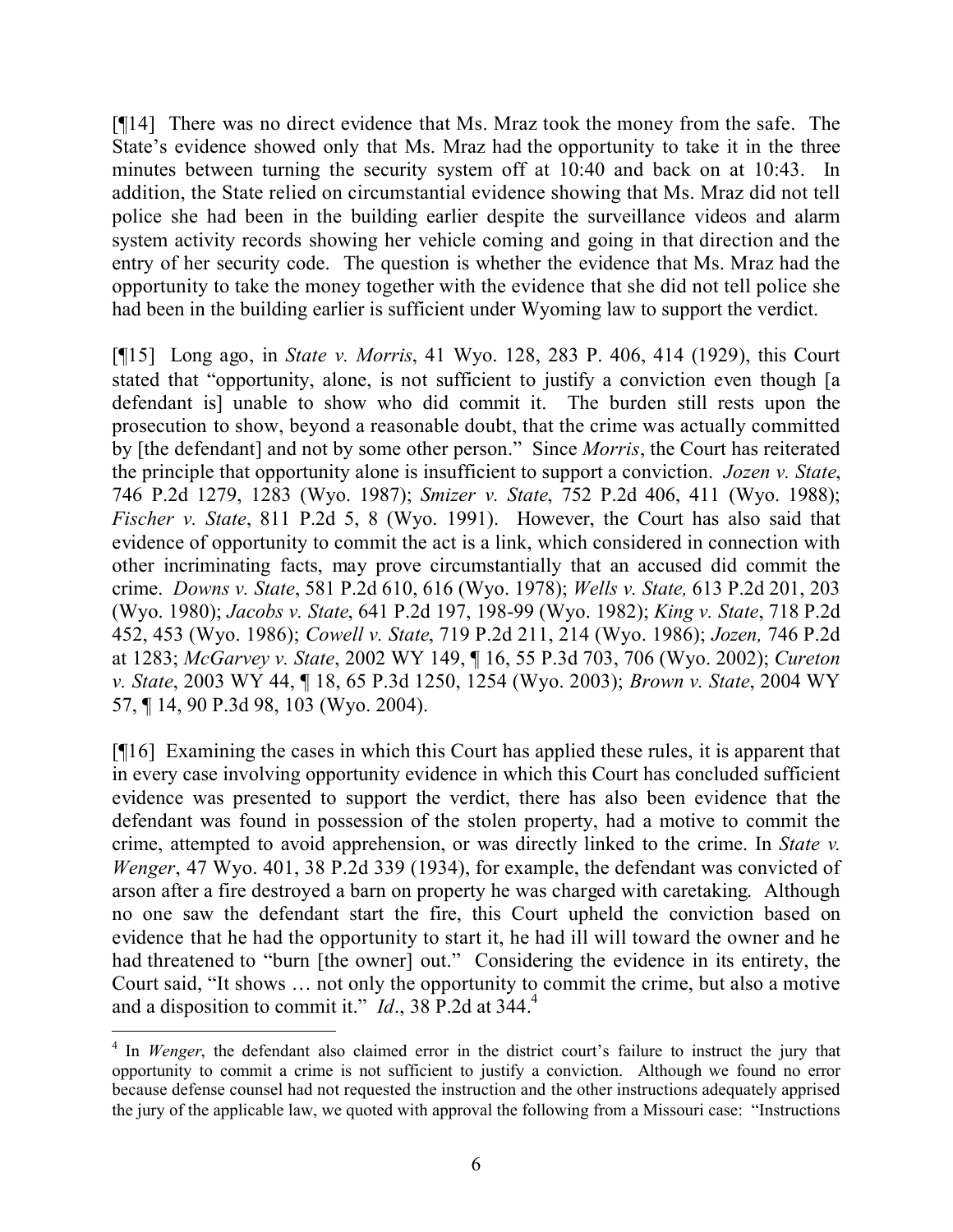[¶17] In *Newell v. State*, 548 P.2d 8, 13 (Wyo. 1976), the defendant appealed his burglary conviction, claiming the evidence was insufficient because although it clearly showed an intentional, nonconsensual entry into the drugstore and the theft of a gun and drugs, there was no direct evidence identifying him as the perpetrator. This Court concluded the evidence was sufficient because it showed the defendant had possession of the stolen items when he was arrested, had been in the vicinity of the drugstore looking for drugs on the night of the burglary, left the city suddenly in the early morning hours shortly after the burglary and provided an implausible explanation as to how he came to possess the stolen property. *Id.,* 548 P.2d at 13-14. Possession of the stolen property was, the Court said, "the most significant and material evidence of the defendant's guilt," meaning "only slight corroboration" was required. *Id*., 528 P.2d at 13. Evidence of motive, opportunity and flight provided the corroboration. *Id*., 528 P.2d at 14.

[¶18] Other sufficiency of the evidence cases decided by this Court confirm that opportunity evidence must be accompanied by evidence that the defendant possessed the stolen property, attempted to avoid apprehension by law enforcement, or was identified in some way as having possessed the stolen property. In *Downs*, 581 P.2d at 615-616, the Court upheld a burglary conviction based upon evidence that the stolen property was in the defendant's possession and he was seen in the immediate vicinity of the burglarized building a day or so before. The Court upheld a larceny conviction in *Wells,* 613 P.2d at 203, where the defendant had been in the stolen truck, the keys were in the truck, the truck disappeared and when the truck was found the defendant's backpack was in it. *See also Jacobs*, 641 P.2d at 198-99 (evidence of opportunity, flight and possession was sufficient for burglary conviction); *Cowell*, 719 P.2d at 214 (possession of stolen property together with opportunity and witness identification of the defendant as having cashed one of the stolen checks was sufficient evidence of burglary); *Jozen*, 746 P.2d at 1283 (defendant's possession of the keys to a burglarized residence and the discovery of his shirt and pieces of stolen property in the van he was driving was sufficient to support the verdict); *Sutherland v. State*, 944 P.2d 1157 (Wyo. 1997) (possession of stolen property, the defendant's recent visit to the home from which the property taken, identification of the defendant as the person who tried to sell the stolen property sufficient to support verdict); *McGarvey*, ¶ 16, 55 P.3d at 706 (possession together with opportunity and witness identification of the defendant as the person who forged the victim's name was sufficient to support burglary conviction); *Cureton,* ¶ 18, 65 P.3d at 1254 (possession together with flight sufficient to support burglary conviction); *Brown*, ¶ 14, 90 P.3d at 103 (conviction upheld where evidence showed opportunity and witness testified that immediately after leaving the jewelry store from which a necklace was taken the

of this character have usually been condemned … as comments upon the evidence." *Wenger*, 38 P.2d at 344, quoting *State v. Rudman*, 327 Mo. 260, 37 S.W.2d 409, 412 (1931). Because we resolve Ms. Mraz's case on sufficiency of the evidence grounds, we do not address her claim of instructional error. However, the challenged instruction appears to suffer from the same "comment upon the evidence" infirmity as that in *Wenger*.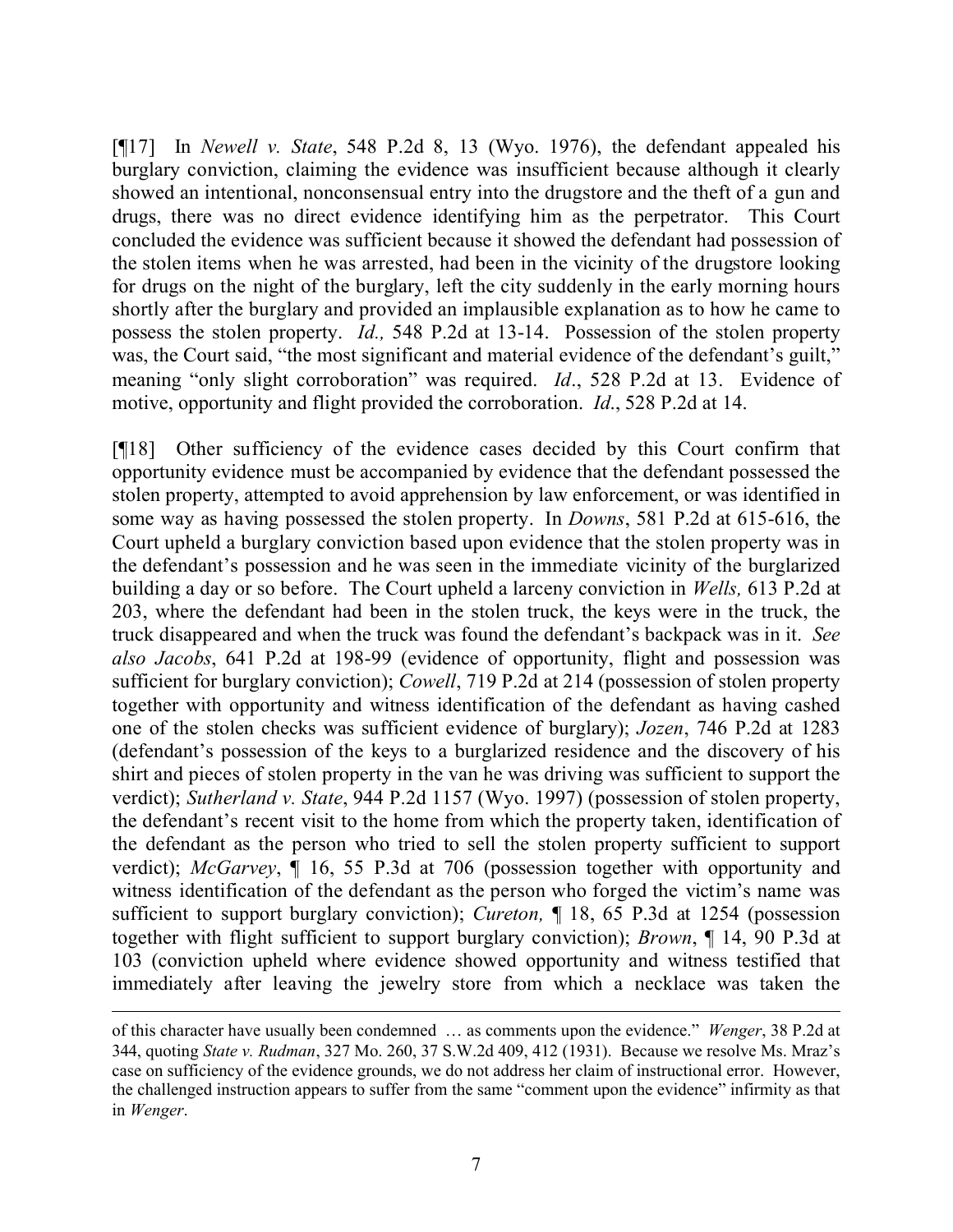defendant showed her a necklace similar to the one stolen and she suspected he had taken it).

[¶19] Clearly, like all of the above cases, evidence was presented in the present case that Ms. Mraz had the opportunity between 10:40 and 10:43 a.m. on April 21, 2012, to take the money from the safe. Unlike the above cases, however, no evidence was presented that Ms. Mraz possessed the stolen property. Therefore, "the most significant and material evidence of ... guilt" was lacking and the rule that "only slight corroboration" was required does not apply. Also in contrast to the above cases, there was no evidence Ms. Mraz had ill will toward or had threatened the Eagles Club, its owners or any of its employees or that she attempted to flee law enforcement or suddenly left town after the money was taken. There was also no evidence that Ms. Mraz had a motive to steal from her employer. There was no evidence of any property belonging to her connecting her with the theft, like the defendant's backpack in *Wells*, nor was there evidence showing that someone saw or identified Ms. Mraz as having used the stolen property (*Cowell, McGarvey, Cureton*), attempted to get rid of the stolen property (*Sutherland*) or possessed property similar to it (*Brown)*.

[¶20] Because the evidence showing that Ms. Mraz had the opportunity to take the money was not accompanied by evidence showing she possessed the stolen property, more corroborative evidence was required than her failure to disclose that she had been in the building earlier. The evidence of opportunity to take the money, considered in connection with what she did not tell police, was not sufficient to prove circumstantially that she committed the crime.

[¶21] The cases in which this Court has concluded evidence was insufficient to support a conviction substantiate this conclusion. In *King*, 718 P.2d at 453, the defendant was charged with six burglaries in the Riverton area. After trial, a jury found him guilty of two counts. He claimed the verdict was not supported by sufficient evidence because the only evidence presented at trial was that six burglaries had occurred and some property taken in the burglaries was found at his home. Citing *Newell* and *Downs*, this Court considered whether, in addition to the evidence that stolen items were found at the defendant's home, there was "slight corroborative evidence of inculpatory circumstances connecting him with the burglaries." *King*, 718 P.2d at 453. The Court concluded the evidence that the defendant's home was in the general area of the burglaries and the burglaries were similar was not enough corroborative evidence to support the verdict.

[¶22] In *Fischer v. State*, 811 P.2d 5 (Wyo. 1991), the defendant was arrested and convicted of larceny after two money bags, one containing rolled coins, were taken from a convenience store. The evidence presented at trial showed that the defendant had visited his girlfriend who was working at the store several times during the three hour period when law enforcement determined the money had been taken; was behind the check-out counter twice from where he could have seen the open safe; was in the front of